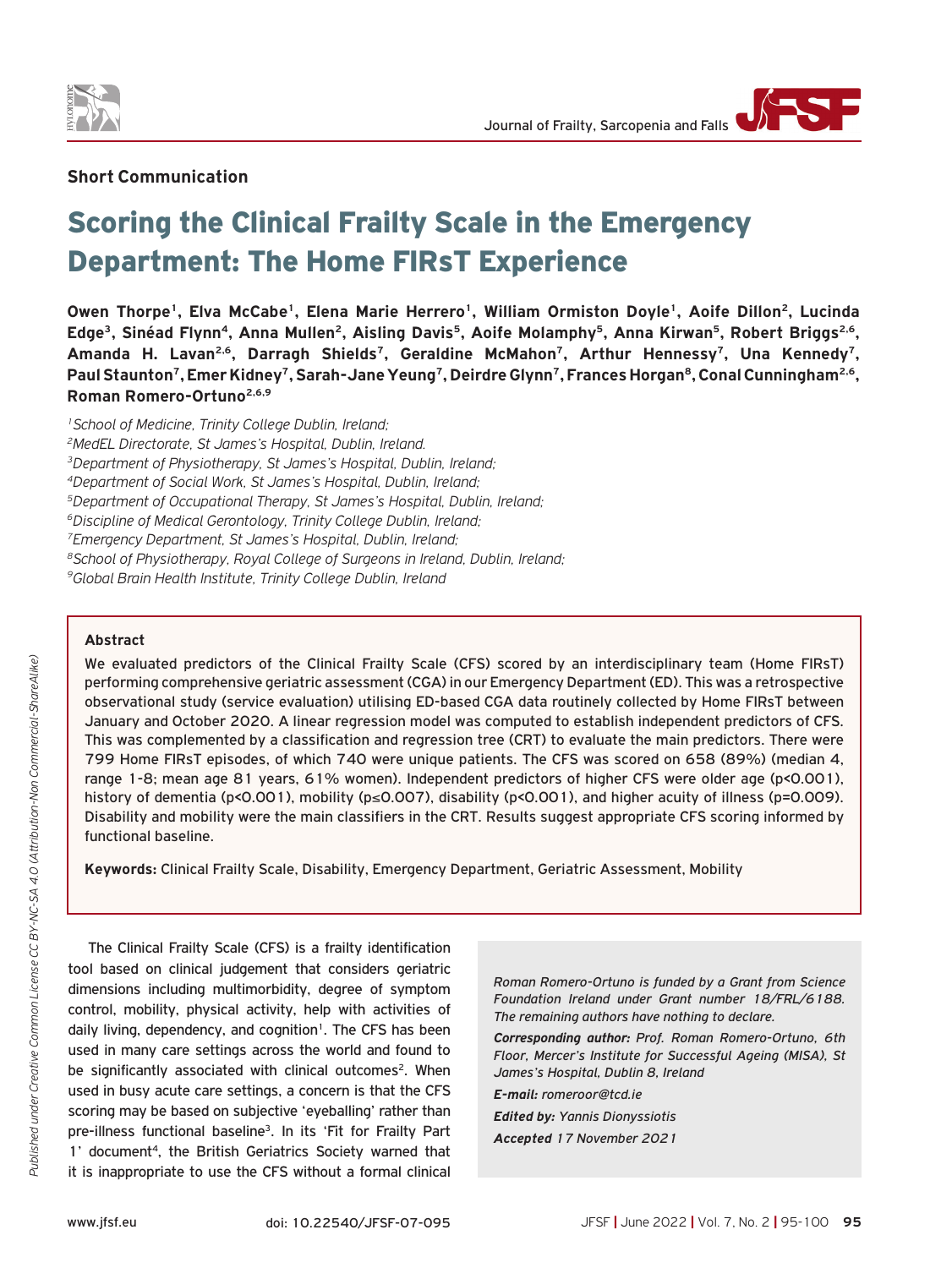| <b>Pre-attendance factors</b>                | <b>Descriptive</b> | <b>Number of observations</b> |  |
|----------------------------------------------|--------------------|-------------------------------|--|
| Mean age, years (range; SD)                  | 81.0 (58-101; 7.0) | 658                           |  |
| Female sex (%)                               | 61.1               | 658                           |  |
| Living alone (%)                             | 29.8               | 651                           |  |
| Formal home care package (%)                 | 6.2                | 658                           |  |
| History of dementia (%)                      | 7.9                | 618                           |  |
| Median CCI (range; IQR)                      | $1 (0-7; 3)$       | 621                           |  |
| History of falls in the past year (%)        | 54.0               | 631                           |  |
| Median walking mobility score (range; IQR)   | $1(1-5; 1)$        | 642                           |  |
| Median stairs mobility score (range; IQR)    | $2(1-5; 3)$        | 620                           |  |
| Median transfers mobility score (range; IQR) | $1(1-5; 1)$        | 628                           |  |
| Median PADL score (range; IQR)               | $1(1-3; 1)$        | 636                           |  |
| Median DADL score (range; IQR)               | $2(1-3; 2)$        | 630                           |  |
| <b>Factors related to attendance</b>         |                    |                               |  |
| Median 4AT score (range; IQR)                | $O (O-8; O)$       | 618                           |  |
| Median MTC score (range; IQR)                | $3(1-5; 0)$        | 646                           |  |
| MDC8 (%)                                     | 41.6               | 651                           |  |
| MDC5 (%)                                     | 16.1               | 651                           |  |
| MDC6 (%)                                     | 11.4               | 651                           |  |
| MDC4 (%)                                     | 6.6                | 651                           |  |
| MDC18 (%)                                    | 5.5                | 651                           |  |
| MDC9 (%)                                     | 4.6                | 651                           |  |
| MDC11 (%)                                    | 4.6                | 651                           |  |
| MDC21 (%)                                    | 3.4                | 651                           |  |
| MDC1 (%)                                     | 2.8                | 651                           |  |
| Fall as a present complaint (%)              | 24.1               | 651                           |  |
| <b>CFS distribution</b>                      |                    |                               |  |
| Median CFS score (range; IQR)                | $4(1-8; 2)$        | 658                           |  |
| CFS 1 (very fit) (%)                         | 0.3                |                               |  |
| CFS 2 (fit) (%)                              | 7.8                |                               |  |
| CFS 3 (managing well) (%)                    | 33.4               |                               |  |
| CFS 4 (very mildly frail) (%)                | 28.0               |                               |  |
| CFS 5 (mildly frail) (%)                     | 19.5               |                               |  |
| CFS 6 (moderately frail) (%)                 | 8.2                |                               |  |
| CFS 7 (severely frail) (%)                   | 2.7                |                               |  |
| CFS 8 (very severely frail) (%)              | 0.2                |                               |  |
| CFS 9 (terminally ill) (%)                   | O.O                |                               |  |

*SD: standard deviation; CCI: modified Charlson Comorbidity Index; IQR: interquartile range; PADL: personal activities of daily living; DADL: domestic activities of daily living; MTC: Manchester triage category; MDC8: major diagnostic category related to the musculoskeletal system and connective tissue; MDC5: circulatory system; MDC6: digestive system; MDC4: respiratory system; MDC18: systemic infections; MDC9: skin, subcutaneous tissue and breast; MDC11: kidney and urinary tract; MDC21: injuries, poison and toxic effects of drugs; MDC1: nervous system.*

**Table 1.** Descriptors of the n=658 with Clinical Frailty Scale (CFS) information.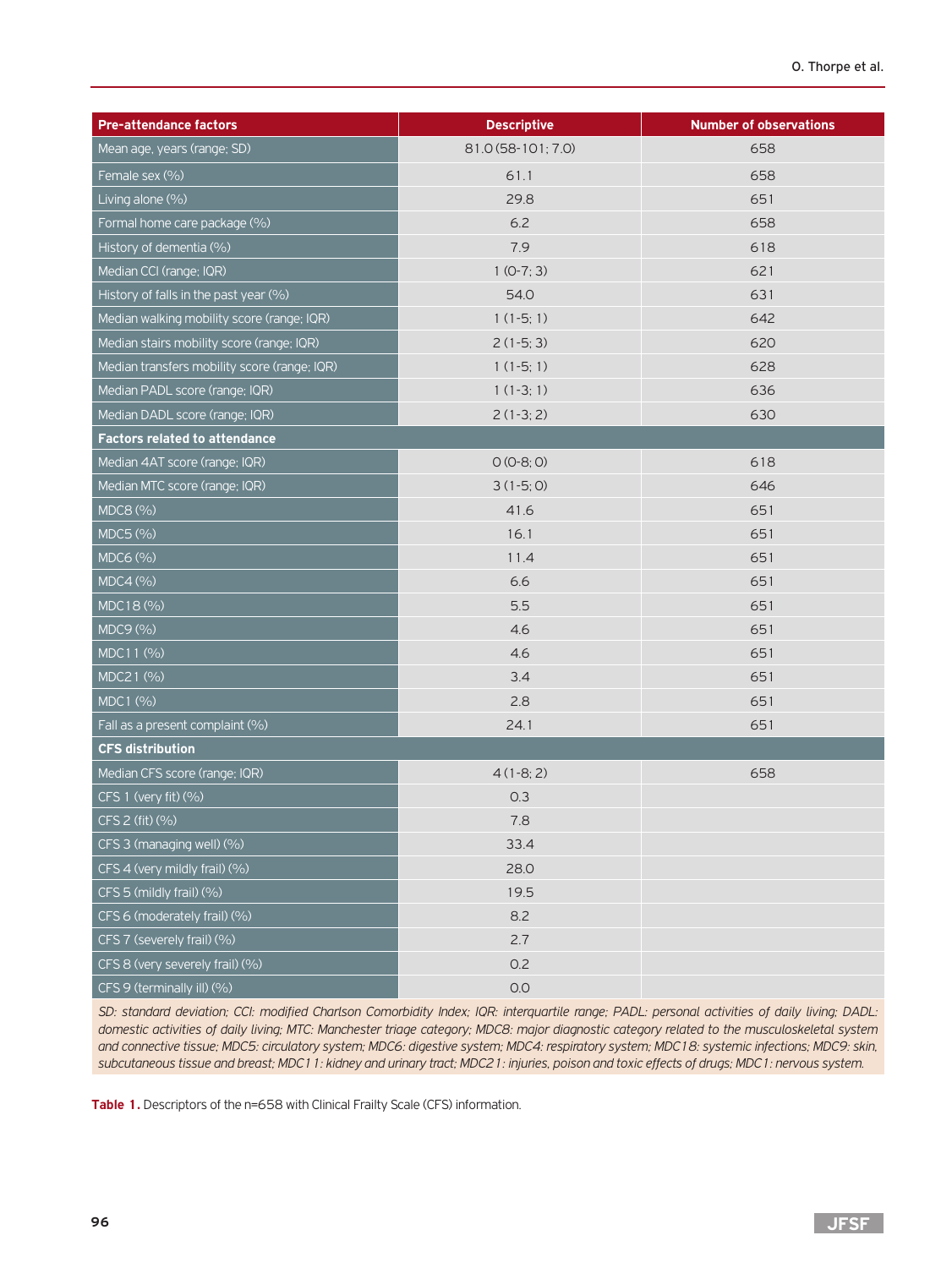|                        | B       | 95% Confidence Interval for B |                    |         |            |
|------------------------|---------|-------------------------------|--------------------|---------|------------|
|                        |         | <b>Lower Bound</b>            | <b>Upper Bound</b> | P       | <b>VIF</b> |
| Mobility for walking   | 0.32    | 0.23                          | 0.41               | < 0.001 | 1.88       |
| <b>DADL</b>            | 0.34    | 0.26                          | 0.41               | < 0.001 | 1.51       |
| <b>PADL</b>            | 0.33    | 0.22                          | 0.43               | < 0.001 | 1.71       |
| Mobility for transfers | 0.34    | 0.22                          | 0.45               | < 0.001 | 1.44       |
| Age                    | 0.02    | 0.01                          | 0.03               | < 0.001 | 1.12       |
| History of dementia    | 0.55    | 0.32                          | 0.77               | < 0.001 | 1.13       |
| Mobility for stairs    | 0.07    | 0.02                          | 0.11               | 0.007   | 1.50       |
| MTC score              | $-0.15$ | $-0.26$                       | $-0.04$            | 0.009   | 1.04       |

**Table 2.** Results of the stepwise linear regression model predicting CFS score in n=545 with complete data.

assessment because the CFS was designed to be used to measure severity of frailty after a comprehensive geriatric assessment (CGA). This point is also emphasised by existing CFS training modules<sup>5,6</sup>.

An interdisciplinary team in our hospital conducts CGA in older people presenting to the Emergency Department (ED), from which a CFS score is routinely obtained<sup>7</sup>. Our aim was to conduct a service evaluation as to how the CFS was scored by this team, by investigating CFS predictors among routinely collected CGA variables. This was a retrospective observational study (service evaluation) utilising data routinely collected by Home FIRsT, a Frailty Intervention & Response Team embedded in the ED of St James's Hospital, Dublin, Ireland, and comprised of an advanced nurse practitioner, clinical specialist physiotherapist, clinical specialist occupational therapist and senior medical social worker, all with specialist training and competencies in the care of the older person and use of geriatric assessment tools. The operational aspects of the Home FIRsT team have been detailed elsewhere<sup>7</sup>. All last attendances to Home FIRsT between 20<sup>th</sup> of January and 22<sup>nd</sup> of October 2020. As part of the ED-based CGA, Home FIRsT collected the following: Pre-attendance status:

- Sociodemographics: age; sex; living alone (yes/no); formal home care package (yes/no).
- History of dementia and other past medical history (the latter was retrospectively derived as a modified Charlson Comorbidity Index (CCI)<sup>8</sup> that did not include the former); history of falls in the past year (yes/no).
- Walking mobility: 1: independent without aid; 2: independent with stick/cane; 3: independent with frame; 4: assistance required; 5: unable to mobilise/wheelchair dependent.
- Stairs mobility: 1: independent; 2: independent with aid; 3: assistance of 1; 4: assistance of 2; 5: fully dependent/ stairlift.
- Mobility for transfers: 1: independent; 2: independent with aid; 3: assistance of 1; 4: assistance of 2; 5: fully

dependent/hoist.

- Personal Activities of Daily Living (PADLs) (related to selfcare such as feeding, dressing, toileting, washing, bathing)<sup>9</sup>: 1: independent; 2: some help required; 3: fully dependent.
- Domestic Activities of Daily Living (DADLs) (a subset of instrumental activities of daily living concerned with managing the home situation such as preparing own meals, doing light housework, managing own money, shopping for personal items)<sup>9</sup>: 1: independent; 2: some help required; 3: fully dependent.

Related to attendance:

- Delirium scored with the 4AT<sup>10</sup>.
- Manchester Triage Category (MTC)<sup>11</sup>: from 1 (very urgent) to 5 (non-urgent).
- Major Diagnostic Categories (MCD) related to the present complaint<sup>7</sup>: MDC8 (musculoskeletal system and connective tissue); MDC5 (circulatory system); MDC6 (digestive system); MDC4 (respiratory system); MDC18 (systemic infections); MDC9 (skin, subcutaneous tissue and breast); MDC11 (kidney and urinary tract); MDC21 (injuries, poison and toxic effects of drugs); and MDC1 (nervous system). In addition, whether fall was a present complaint (yes/no).

All statistical analyses were carried out using IBM SPSS Statistics for Windows (Version 26.0. Armonk, NY: IBM Corp). Descriptives were given as mean with standard deviation (SD), median with interquartile range (IQR), or count with percentage (%). A stepwise linear regression model was computed to establish independent predictors of CFS. Multicollinearity was defined as a predictor having a Variance Inflation Factor (VIF)≥2. The regression model was repeated on a sample with multiple imputation of missing data. On the original sample, the statistical analysis was complemented by a classification and regression tree (CRT, exhaustive Chi-square automatic interaction detection method) to evaluate the main predictors of CFS. The level of statistical significance was set at p<0.05 throughout.

This study received service evaluation approval by the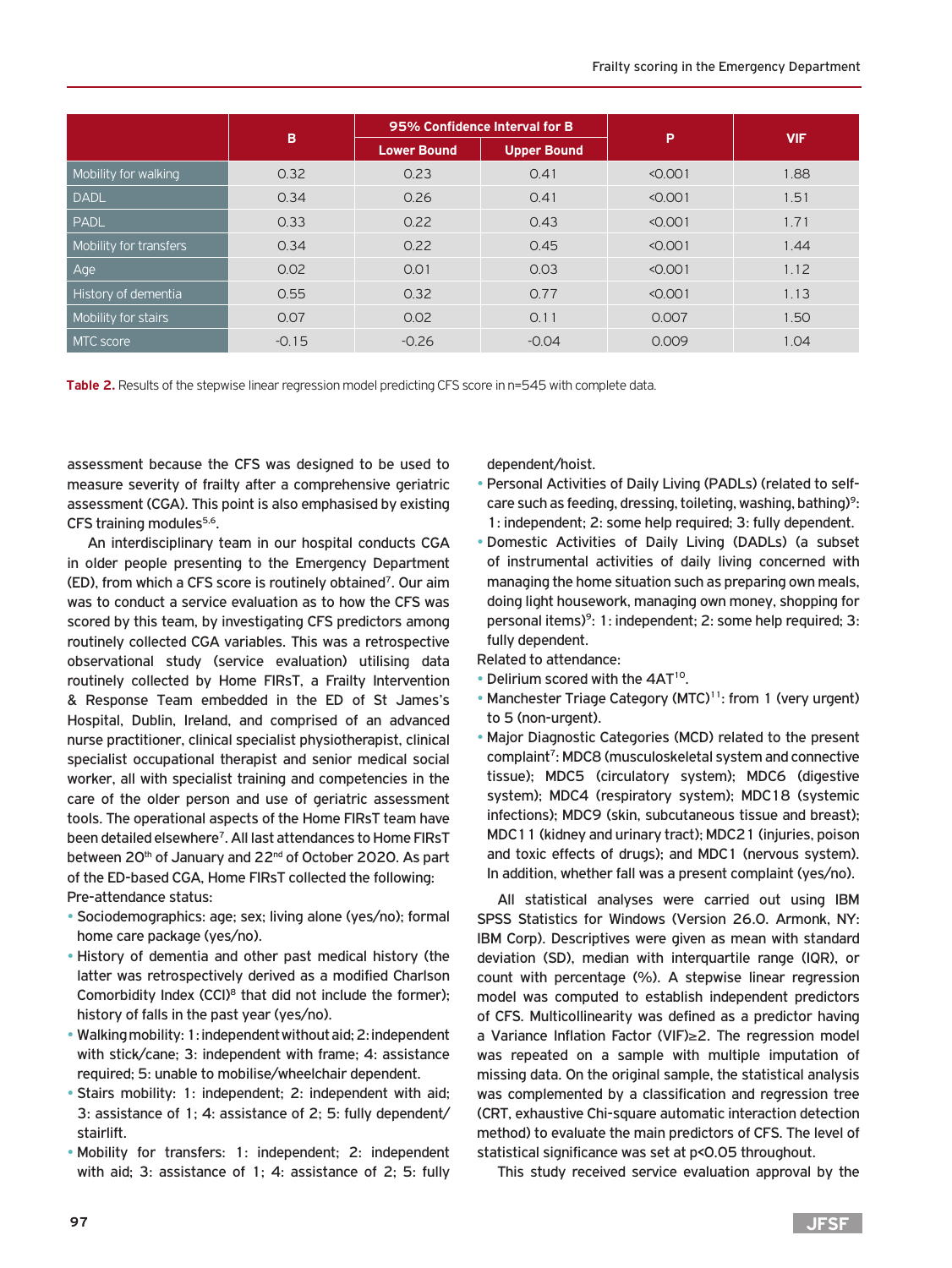|                        | B       | 95% Confidence Interval for B |                    |         |            |  |  |
|------------------------|---------|-------------------------------|--------------------|---------|------------|--|--|
|                        |         | <b>Lower Bound</b>            | <b>Upper Bound</b> | P       | <b>VIF</b> |  |  |
| Mobility for walking   | 0.39    | 0.31                          | 0.47               | < 0.001 | 1.84       |  |  |
| DADL                   | 0.33    | 0.26                          | 0.40               | < 0.001 | 1.52       |  |  |
| PADL                   | 0.38    | 0.29                          | 0.47               | < 0.001 | 1.74       |  |  |
| Mobility for transfers | 0.15    | 0.08                          | 0.22               | < 0.001 | 1.18       |  |  |
| Age                    | 0.02    | 0.01                          | 0.02               | < 0.001 | 1.14       |  |  |
| History of dementia    | 0.48    | 0.26                          | 0.70               | < 0.001 | 1.17       |  |  |
| Mobility for stairs    | 0.07    | 0.03                          | 0.11               | 0.001   | 1.47       |  |  |
| MTC score              | $-0.17$ | $-0.28$                       | $-0.07$            | 0.001   | 1.04       |  |  |

*B: unstandardised regression coefficient; VIF: variance inflation factor; DADL: domestic activities of daily living; PADL: personal activities of daily living; MTC: Manchester triage category.*

Table 3. Results of the stepwise linear regression model predicting CFS score in n=658 after multiple imputation of missing data (adjusted  $R^2 = 0.67$ ).

Tallaght University Hospital/St James's Hospital Joint Research Ethics Committee (9/9/2020) and St James's Hospital Research & Innovation Office (Ref: 6499).

During the study period, there were 799 Home FIRsT episodes, of which 740 were unique patients (last attendances). Among the latter, the CFS was scored on 658 patients (89%). The descriptors of the n=658 sample are summarised in Table 1. Table 2 shows the results of the stepwise linear regression model predicting CFS. With listwise deletion of cases with missing data, the model included 545 patients, adjusted  $R^2$ =0.66. The predictors selected at the final  $(8<sup>th</sup>)$  step were older age (p<0.001), history of dementia (p<0.001), mobility for walking, transfers and stairs (p≤0.007) PADL and DADL (p<0.001), and higher acuity of illness (p=0.009). None of the included predictors had VIF≥2. The results of the model with multiple imputation of missing data (n=658) are in Table 3. The results of the CRT, with all pre-attendance and attendance-related factors in Table 1 entered as predictors, are shown in Figure 1.

Patients with independent PADLs whose walking mobility and DADLs were independent (node 8, n=218) had a 65% probability of receiving a CFS score of 3. However, when patients had independent PADLs and walking mobility but some dependency in DADLs, they had an equal probability of receiving a CFS score of 3 or 4 (41% in each case, node 9, n=116). When patients had independent PADLs and DADLs but their walking mobility had some dependency, the probability of CFS=4 was 58% (node 10, n=55); however, when PADLs were independent but there was some dependency in walking mobility and DADLs, patients had an equal probability of receiving a CFS score of 4 or 5 (43% in each case, node 11, n=106). For those requiring some help for PADLs but not being fully PADL dependent, the most frequent CFS score was 5 (probability 46%, node 2, n=55). CFS score of 5 was also

the most frequent in those fully dependent for PADLs but independent for transfers (probability 47%, node 6, n=55). Patients being fully dependent for PADLs and having some dependence for transfers had a 38% probability of being allocated a CFS of 6, and a 30% probability of receiving a CFS of 7 (node 7, n=53).

We conducted a retrospective evaluation as to how the CFS was scored by an interdisciplinary CGA team in our ED. Results suggest that the collection of CFS was feasible, with data for 89% of cases. The CRT suggested that measures of baseline disability (PADL, DADL) and mobility (walking, transfers) were the most important CFS classifiers, with the expected hierarchical effect $12,13$ . In the presence of disability for self-care, CFS scores tended to be higher and further judged according to disability for transfers. On the other hand, when self-care was independent, CFS scores tended to be lower and further judged by walking disability first, and then by ability to manage domestic tasks.

The CRT classification had moderate accuracy, as evidenced by nodes where probabilities of different CFS scores were similar (e.g. equal probability of CFS 3 and 4 in node 9; or CFS 4 and 5 in node 11). Indeed, the multivariate linear regression analyses suggested that there were other predictors able to influence the classification, namely age, acuity of illness, and history of dementia. The latter would be expected as the specific assessment of dementia-related disability is mandated by the CFS (i.e. "the degree of frailty corresponds to the degree of dementia", seen at the bottom right of the CFS scoring sheet).

Even though the consideration of chronological age is not a CFS scoring feature, our finding that higher age was an independent predictor of higher CFS score is consistent with the literature: of the 31 times the association between CFS score and age was examined, 77% found a significant relationship2. In addition, previous studies in the acute care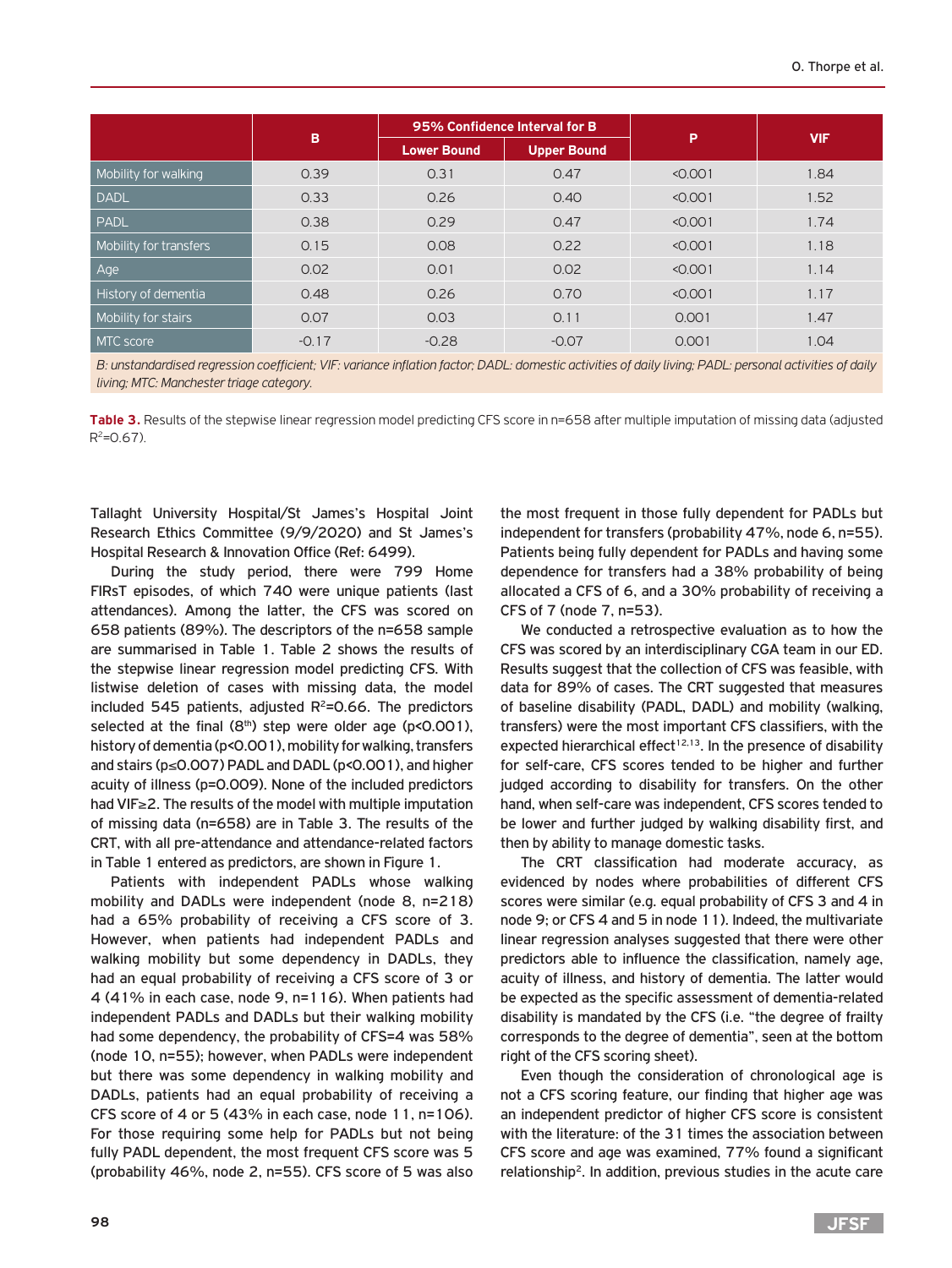

Figure 1. Results of the classification and regression tree (method: exhaustive Chi-square automatic interaction detection method) to predict Clinical Frailty Scale (CFS) score. In each node, the predicted score is highlighted.